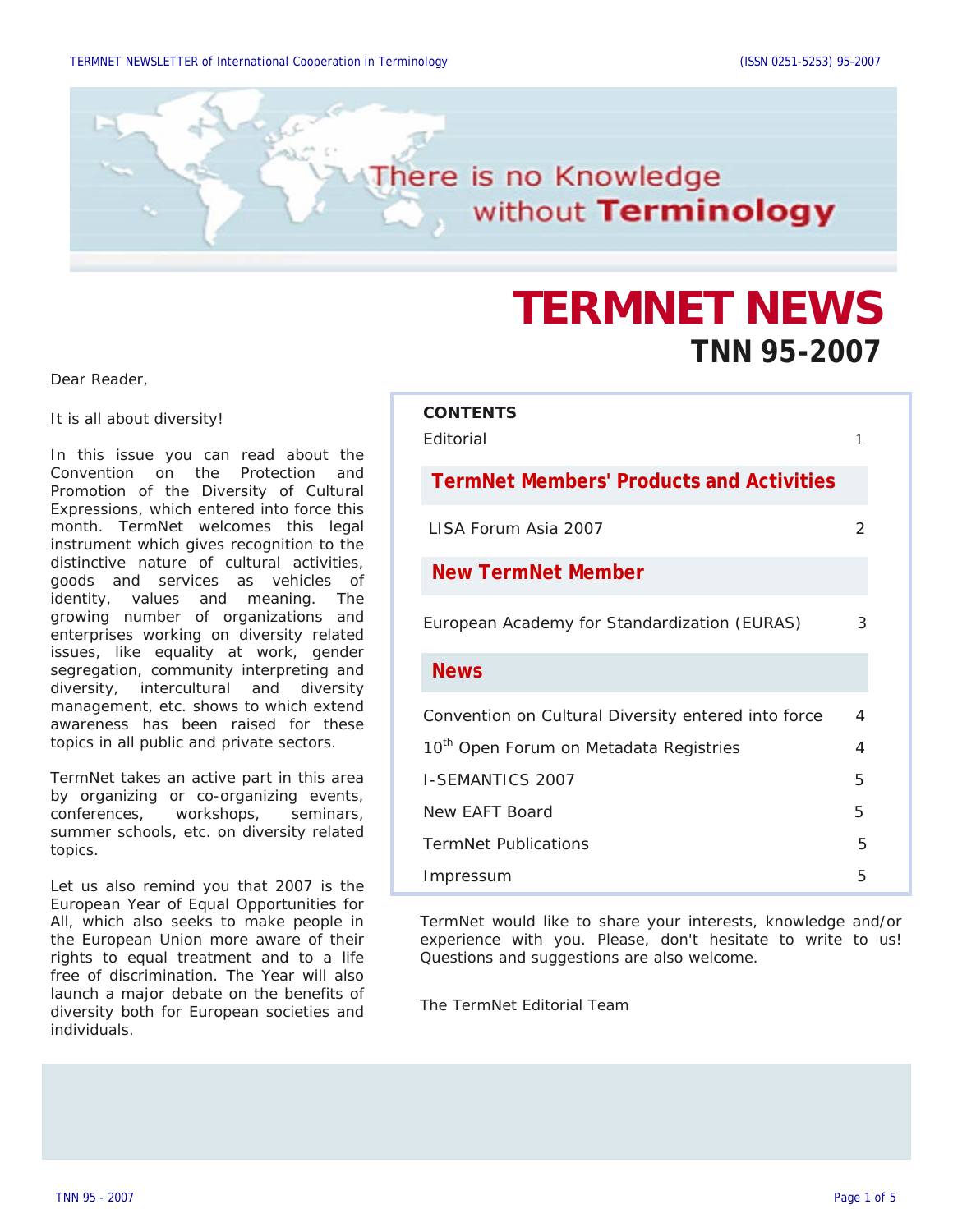## **TermNet Members' Products and Activities**

# **LISA Forum Asia 2007 - CHINA FOCUS: The Globalization of China 2.0 Beijing, 12-15 March 2007**

The LISA Forum Asia - China Focus represented the tenth anniversary of LISA in China and LISA's ninth conference in Asia. For years China was seen as the low-cost manufacturing center for goods designed in other countries, but China is now taking center stage in the world's economy. "Made in China" is no longer the brand: "Designed in China" is increasingly the standard of quality around the world. As China increases its prominence, it is faced with the difficulty of how to prepare its products and services for the rest of the world. This issue is becoming acute as China leads the world in direct foreign investment and has become an economic superpower: at the 2006 LISA China Focus in Shanghai, the need of Chinese companies for resources and knowledge to support their global efforts was a major topic. In addition, global companies are faced with the issue of how to adapt their products and services to support China's growing body of consumers who measure quality with a global yardstick. Companies need to address not just the technical problems, but also the cultural, political, legal, along with the standards and business issues involved in China's integration into a global economy. China Focus 2007 continued to build on themes of improving localization quality for China, helping Chinese companies author and localize for international audiences, the legal and business implications of China's prominence, and facilitating the demand for Chinese-language and Chinese-culture localization.

Increasingly, however, Chinese companies are expanding with own products and services towards the West - and, therefore, need to adapt their products and services to Western countries.

Thus a growing percentage of active participants, contributors and exhibitors of the LISA Forum Asia are now Chinese companies, compared to the exclusive presence of Western companies or their Chinese subsidiaries in the past.

China Focus 2007 saw about 150 participants. Mr. Christian Galinski, Director of Infoterm and Secretary of ISO/TC 37, on behalf of TermNet chaired two sessions of the "Standards & Technology" track on 13 March afternoon. He introduced the two sessions with a short presentation on "Terminology - What? Why? How?" followed by

- Stephen Zhang (representing Ms. Denver Dang of IBM China Software Development Lab, Shanghai) on "Terminology Management in China",

- Sophie Hurst (SDL International) on "Increasing Quality without Increasing Cost", under the general heading of "Terminology's Role in Developing China's Globalization initiatives".

He then introduced ETB (the European project EDC-22267 EuroTermBank "European digital content for the global networks - Collection of Pan-European Terminology Resources through Cooperation of Terminology Institutions), which was presented by

Signe Rirdance (Tilde, Latvia) on the "EuroTermBank Case Study" under the general heading of "Globalization of Terminology: Challenges

The presentations were well received and aroused many questions by interested participants.

For more information about LISA Forum Asia 2007: <http://www.lisa.org/events/2007beijing/>

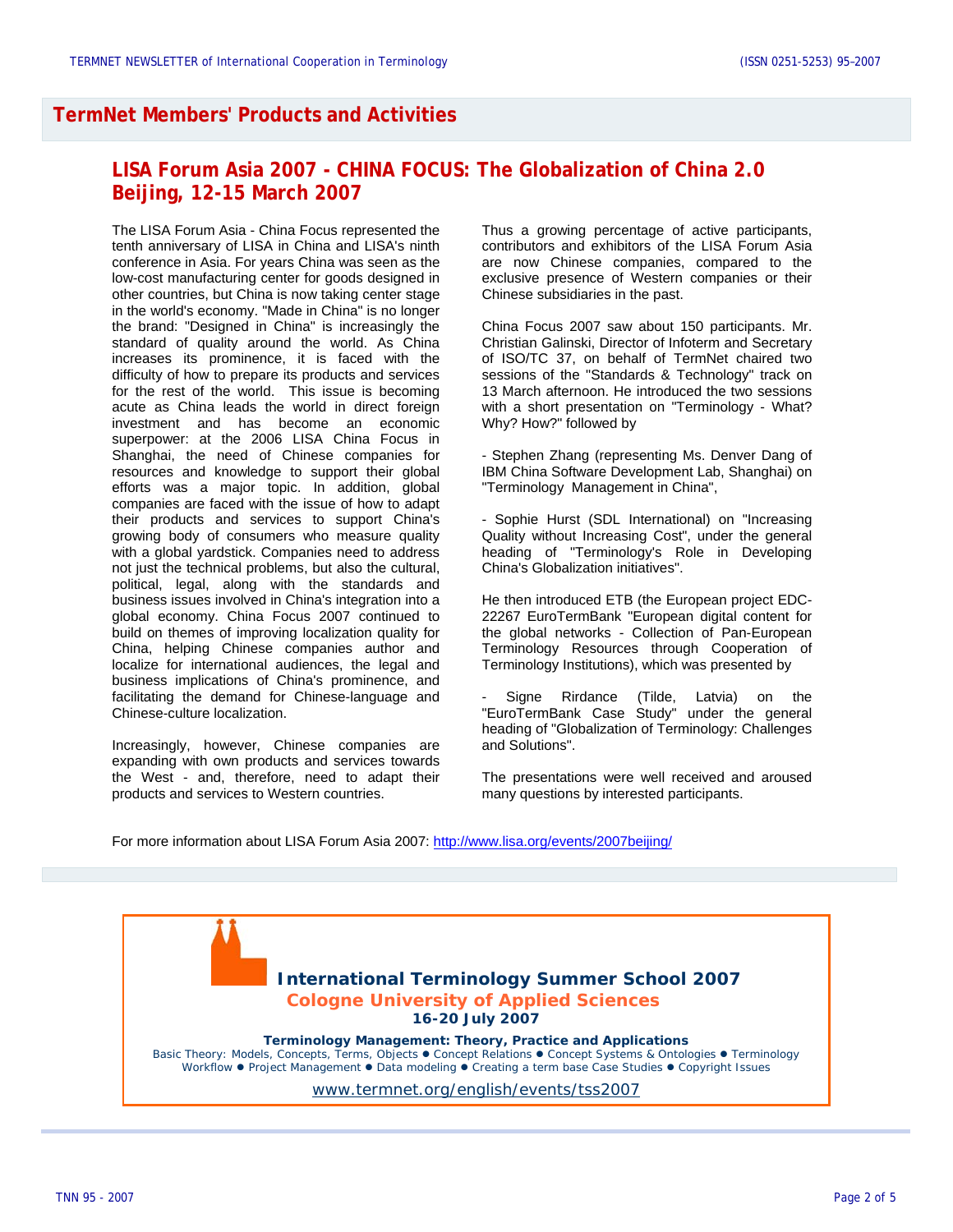## **New TermNet Member**

TermNet is pleased to introduce its new Member: the

# **European Academy for Standardization (EURAS)**



## **Background**

EURAS, the European Academy for Standardization, was founded in Hamburg on 16 March 1993 by researchers from various academic fields, including economics, engineering, law, and the information sciences. EURAS is a non-profit organization, registered under German civil law. The foundation of EURAS was prompted by a common desire of the founding members to promote and achieve progress in the academic study of standardization, whilst involving the widest possible range of disciplines. EURAS therefore is active in three fields - teaching, research and publication, the so-called three pillars of EURAS.

Today, EURAS is a loose federation of individual researchers from a broad variety of disciplines and backgrounds, who share a common interest in standards research and education. The Secretariat and the Board of Directors are the central EURAS entities.

#### **Vision**

The EURAS vision is

**To become the focal point of standards research in Europe**

#### **Objective**

EURAS' objective is

**To promote and co-ordinate research and education in the field of standardization** 

To achieve its objective, EURAS has been following a dual approach. Internally, a bottom-up approach has been adopted. Members are free, and indeed encouraged, to establish working groups, or start any other research and educational activities on topics of common interest within the scope of the EURAS objective. As its central administrative entity, the Secretariat manages and co-ordinates these efforts. Externally, EURAS is represented by the Secretariat and the Board. On behalf of their members they act on administrative and strategic matters. Following a top-down approach, these central entities are also the EURAS contact point for third parties.

#### **Past and Future Activities**

So far, EURAS has primarily focussed on providing a platform for information exchange and dissemination, both internally and externally. This platform comprises several elements, including a web site, a newsletter, the EURAS Yearbook, as well as annual workshops and proceedings.

For the future, EURAS seeks a more elaborate pro-active approach. As standards research becomes both increasingly important and more widely recognized, EURAS is extremely well positioned to bring the collective knowledge and expertise of its members into European and international research activities. The Secretariat and the Board represent a one-stop-shop for any third parties wishing to co-operate with EURAS members or working groups.

The portfolio of activities offered includes (interdisciplinary) contract research and consultation on all matters relating to standards and

standardization, as well as educational activities in this domain.

**Fact File** 

EURAS endeavours to become a self-organizing network of excellence. Depending on the type of task to be performed, either long-term working groups will carry out the work, or newly formed ad-hoc groups. In either case, EURAS possesses the expertise, experience, and the necessary administrative governance infrastructure, to play such a role.

| Name                      | European Academy for Standardization e.V.                                                                                                                                                                                                         |
|---------------------------|---------------------------------------------------------------------------------------------------------------------------------------------------------------------------------------------------------------------------------------------------|
| Short name                | <b>EURAS</b>                                                                                                                                                                                                                                      |
| Legal status              | Registered non-profit society                                                                                                                                                                                                                     |
| <b>Board of Directors</b> | Dr. Tineke Egyedi, TU Delft (president)<br>Prof. Dr. Wilfried Hesser, U. of the German Fed. Armed Forces<br>Dr. Kai Jakobs, Aachen U.<br>Jürgen Wehnert, Urbane Ressourcen Hamburg<br>Heide Coenen, U. of Hamburg<br>Jörg Gröndahl, U. of Hamburg |
| <b>Managing Director</b>  | Heide Coenen, Univ. of Hamburg                                                                                                                                                                                                                    |
| <b>Contact address</b>    | <b>FURAS</b><br>c/o Institute of SocioEconomics<br>University of Hamburg<br>Von-Melle-Park 5<br>20146 Hamburg<br>Tel: +49 (0)40/ 42838-4462<br>Fax: +49 (0)40/ 42838-6329<br>groendahl@econ.uni-hamburg.de                                        |
| <b>URL</b>                | www.euras.org                                                                                                                                                                                                                                     |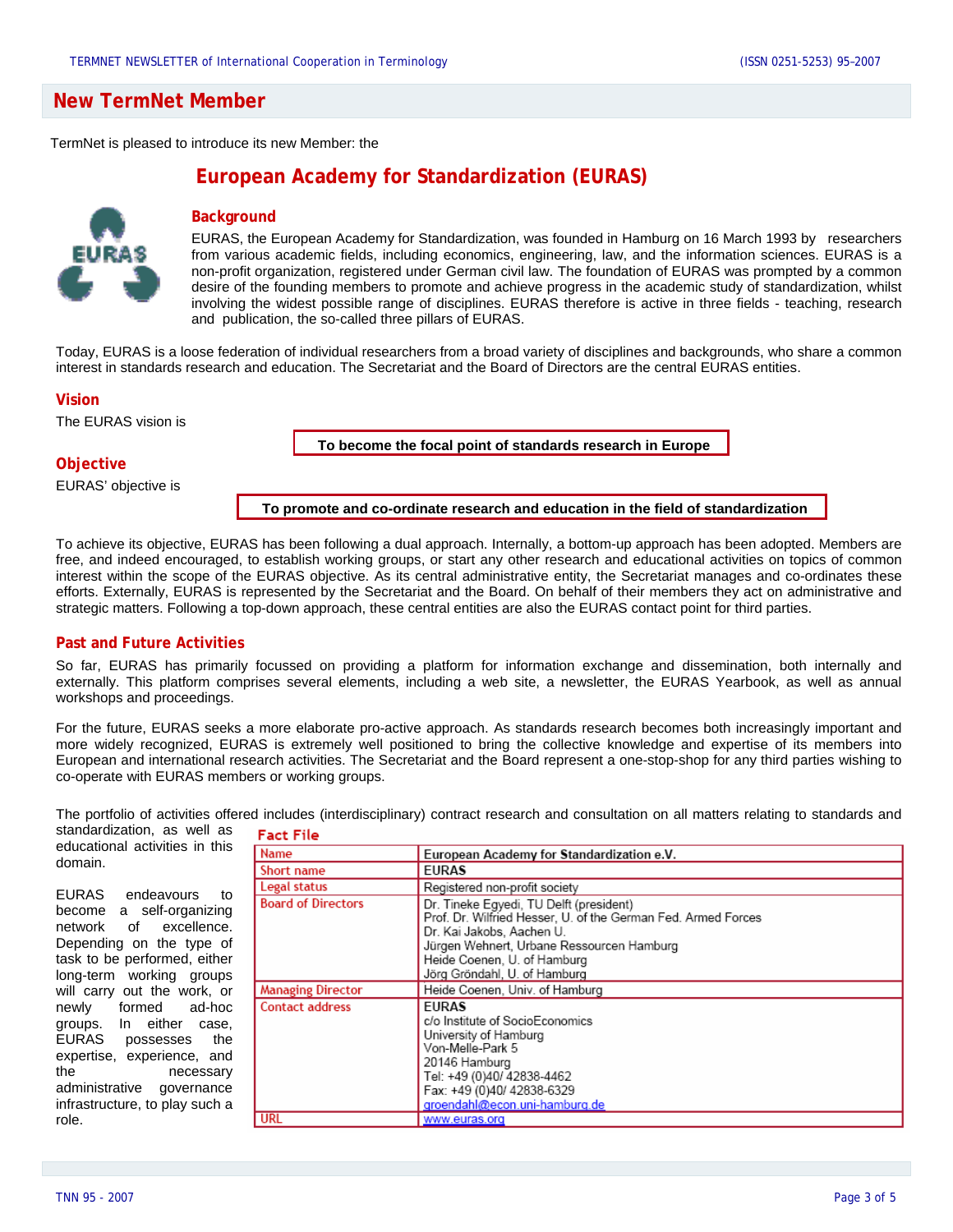## **News**

# **Convention on Cultural Diversity entered into force**

Since, in accordance with its Article 29, the thirtieth instrument has been deposited on 18 December 2006 with the Director-General of UNESCO, the **Convention on the Protection and Promotion of the Diversity of Cultural Expressions 2005**, which was adopted by the General Conference of the United Nations Educational, Scientific and Cultural Organization on 20 October 2005, at its  $33<sup>rd</sup>$  session, entered into force on 18 March 2007.

The Convention, which recalls among others "that *linguistic diversity* is a fundamental element of cultural diversity …." and defines "*interculturality* as the existence and equitable interaction of diverse cultures and the possibility of generating shared cultural expressions through dialogue and mutual respect", has the following objectives:

**(a)** to protect and promote the diversity of cultural expressions;

**(b)** to create the conditions for cultures to flourish and to freely interact in a mutually beneficial manner;

**(c)** to encourage dialogue among cultures with a view to ensuring wider and balanced cultural exchanges in the world in favour of intercultural respect and a culture of peace;

**(d)** to foster interculturality in order to develop cultural interaction in the spirit of building bridges among peoples;

**(e)** to promote respect for the diversity of cultural expressions and raise awareness of its value at the local, national and international levels;

 **(f)** to reaffirm the importance of the link between culture and development for all countries, particularly for developing countries, and to support actions undertaken nationally and internationally to secure recognition of the true value of this link;

**(g)** to give recognition to the distinctive nature of cultural activities, goods and services as vehicles of identity, values and meaning;

**(h)** to reaffirm the sovereign rights of States to maintain, adopt and implement policies and measures that they deem appropriate for the protection and promotion of the diversity of cultural expressions on their territory;

**(i)** to strengthen international cooperation and solidarity in a spirit of partnership with a view, in particular, to enhancing the capacities of developing countries in order to protect and promote the diversity of cultural expressions.

For the whole text of the Convention in Arabic, Chinese, English, French, Russian and Spanish, see: [http://portal.unesco.org/en/ev.php-URL\\_ID=31038&URL\\_DO=DO\\_TOPIC&URL\\_SECTION=201.html#ENTRY](http://portal.unesco.org/en/ev.php-URL_ID=31038&URL_DO=DO_TOPIC&URL_SECTION=201.html#ENTRY)

# **INTEGRATING STANDARDS IN PRACTICE: Open Forum on Metadata Registries – "10 Years of Industry Discussion"**



The 10th annual International Open Forum for Metadata Registries will be held this year in New York, NY, from 9 to 11 July 2007. The conference topics relate to metadata, registries, interoperability, and semantics. It will focus on a series of core standards as well as on the selection, integration and use of multiple standards in actual systems.

The central goal of the Open Forum is to share and advance knowledge and experience about standards, the technologies that build upon them, and implementation experiences. Plenary sessions will provide updates on the core standards, track sessions will focus on implementations and future directions, and tutorials will provide hands-on experience for those who wish to learn particular standards in more detail.

To become acquainted with the conference background, i.e. interoperability, standards, terminology, etc., visit

<http://metadataopenforum.org/index.php?id=0,25,0,0,1,0>